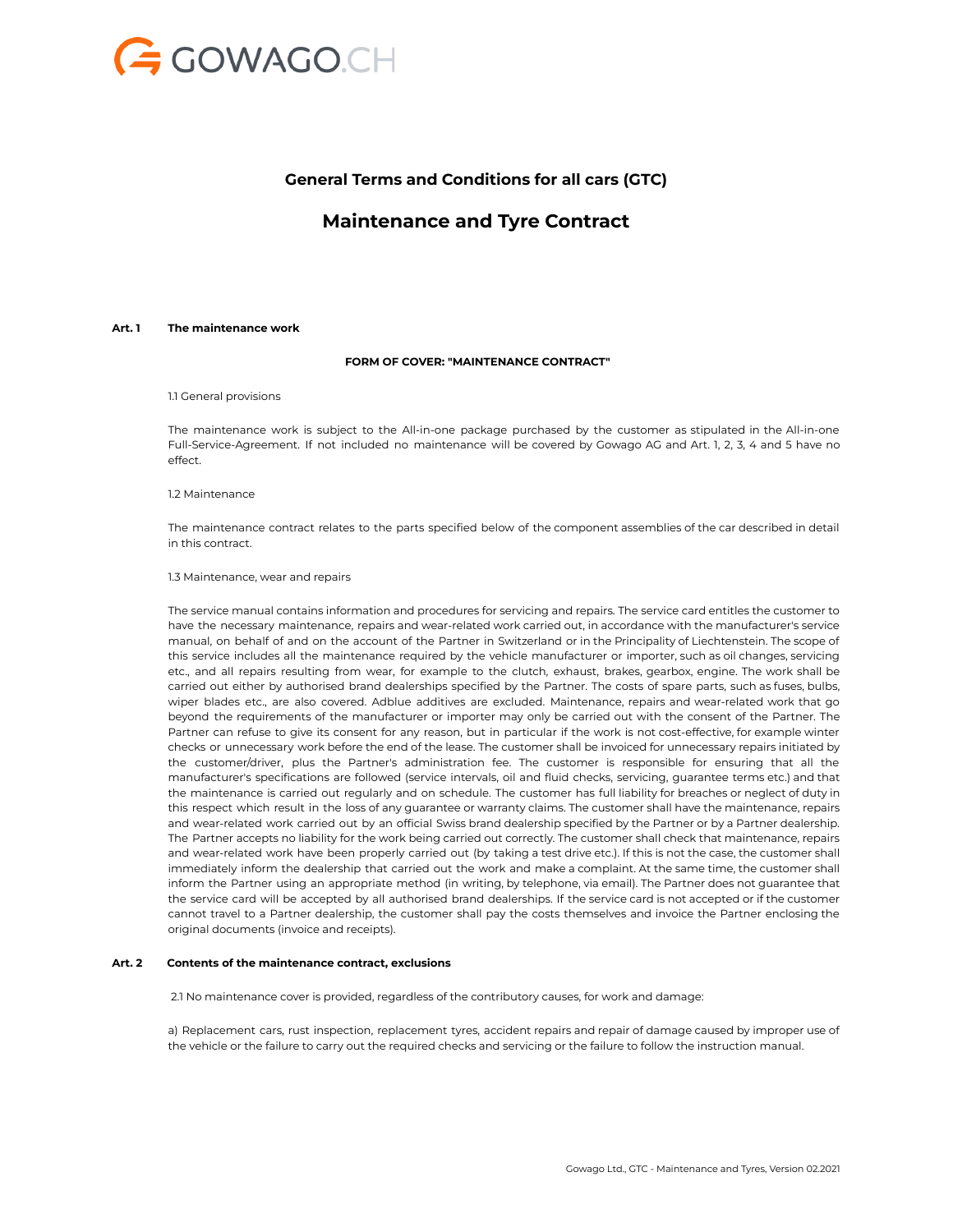

b) Glass damage, stone chips and paintwork damage and damage to vehicle bodies, special accessories and special equipment not supplied by the vehicle manufacturer, together with consequential damage.

c) The cost of testing, measurement and adjustment work, unless this forms part of a maintenance procedure specified by the manufacturer.

d) Compensation for indirect or direct consequential damage, such as recovery costs, parking charges, hire car costs etc., unless these are explicitly included in the policy in the form of additional assistance cover.

e) War of any kind, civil war, internal unrest, strikes, lock-outs, seizure or other interventions by the state or incidents caused by nuclear energy.

f) For which a third party as manufacturer, supplier or vendor is responsible or is normally responsible (for example for production, manufacturing, design and organisational faults, spare parts guarantees etc.) on the basis of a contract, including a repair contract (for example faults resulting from previous repairs), or on the basis of a works guarantee, another type of maintenance, guarantee and/or insurance contract (including for example as a gesture of goodwill by the manufacturer), in particular in the case of recurrent damage with or without a manufacturer's product recall.

g) To vehicles that have been sold to a commercial reseller and vehicles that are used as a taxi, hire car or self-drive hire car or for driving tuition or commercial goods transport.

2.2 No maintenance cover is provided for damage:

a) caused by the use of unsuitable consumables, lack of oil or overheating.

b) caused by the fact that the vehicle has been subjected to higher axle loads or towing loads than those specified by the manufacturer.

c) resulting from participation in racing-type events or the accompanying practice laps.

d) caused by changes to the original design of the vehicle (for example tuning) or the installation of third-party components or accessories that are not approved by the manufacturer.

e) caused by the use of an item that obviously needs to be repaired, unless the damage can be proven not be connected with the need for repair.

f) to vehicles that have been used by the purchaser at least temporarily for the commercial transport of passengers or goods or for driving tuition or that have been commercially hired to a varying group of people.

g) caused by recurrent damage, regardless of whether a product recall is involved.

2.3 The requirements of the maintenance contract are:

a) from the sale onwards the maintenance and servicing work required and recommended by the manufacturer is carried out exclusively and only at authorised brand dealerships or at dealerships specified by the Partner;

b) the information on the operation of the vehicle provided by the manufacturer in the instruction manual is followed;

c) intervention or interference with the odometer and a defect or replacement are reported immediately;

d) the maintenance process has been reported immediately and before the start of the repair, but always within 5 calendar days.

#### **Art. 3 Scope**

The servicing work shall be carried out exclusively and only at authorised brand dealerships or dealerships specified by the Partner.

## **Art. 4 Duration of the maintenance**